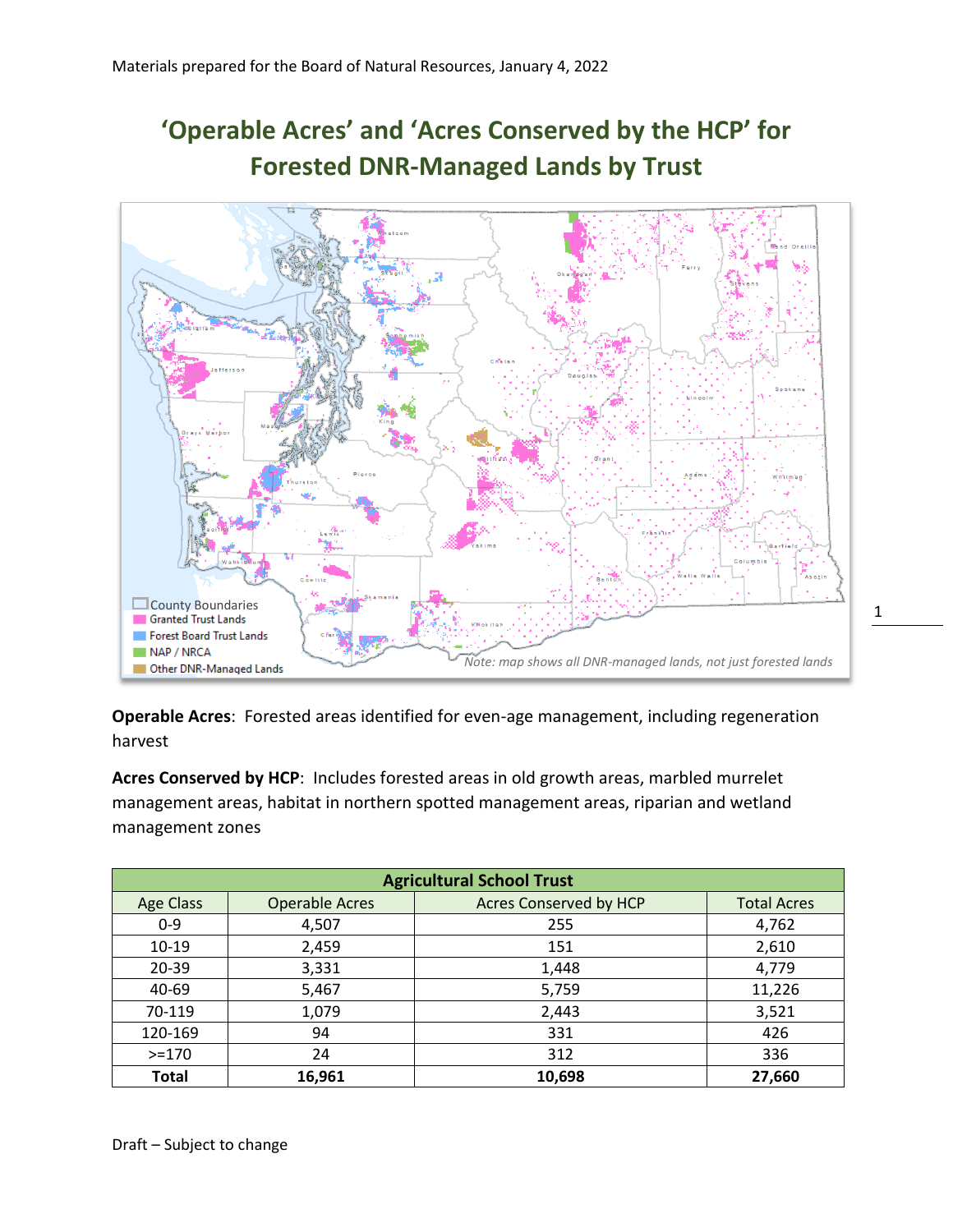Materials prepared for the Board of Natural Resources, January 4, 2022

| <b>Capitol Building Grant</b> |                       |                        |                    |
|-------------------------------|-----------------------|------------------------|--------------------|
| Age Class                     | <b>Operable Acres</b> | Acres Conserved by HCP | <b>Total Acres</b> |
| $0 - 9$                       | 9,600                 | 909                    | 10,509             |
| $10 - 19$                     | 6,707                 | 743                    | 7,450              |
| $20 - 39$                     | 11,852                | 5,681                  | 17,533             |
| 40-69                         | 15,246                | 20,864                 | 36,110             |
| 70-119                        | 4,162                 | 11,901                 | 16,063             |
| 120-169                       | 324                   | 2,422                  | 2,746              |
| $> = 170$                     | 27                    | 1,067                  | 1,094              |
| <b>Total</b>                  | 47,917                | 43,586                 | 91,503             |

| <b>Total CEP&amp;RI</b> (Charitable, Educational, Penal and Reformatory Institutions) |                       |                        |                    |  |
|---------------------------------------------------------------------------------------|-----------------------|------------------------|--------------------|--|
| Age Class                                                                             | <b>Operable Acres</b> | Acres Conserved by HCP | <b>Total Acres</b> |  |
| $0 - 9$                                                                               | 3,974                 | 214                    | 4,188              |  |
| $10-19$                                                                               | 3,287                 | 279                    | 3,566              |  |
| 20-39                                                                                 | 6,046                 | 2,504                  | 8,550              |  |
| 40-69                                                                                 | 5,704                 | 4,977                  | 10,681             |  |
| 70-119                                                                                | 1,395                 | 2,584                  | 3,978              |  |
| 120-169                                                                               | 241                   | 383                    | 624                |  |
| $>=170$                                                                               | 4                     | 19                     | 23                 |  |
| <b>Total</b>                                                                          | 20,651                | 10,960                 | 31,610             |  |

| <b>Common School, Indemnity &amp; Escheat</b> |                       |                               |                    |
|-----------------------------------------------|-----------------------|-------------------------------|--------------------|
| <b>Age Class</b>                              | <b>Operable Acres</b> | <b>Acres Conserved by HCP</b> | <b>Total Acres</b> |
| $0 - 9$                                       | 49,668                | 5,565                         | 55,233             |
| $10-19$                                       | 31,404                | 4,852                         | 36,257             |
| $20 - 39$                                     | 95,679                | 50,507                        | 146,186            |
| 40-69                                         | 92,474                | 124,228                       | 216,702            |
| 70-119                                        | 17,417                | 42,640                        | 60,058             |
| 120-169                                       | 2,422                 | 16,198                        | 18,620             |
| $>=170$                                       | 1,124                 | 25,397                        | 26,521             |
| <b>Total</b>                                  | 290,189               | 269,388                       | 559,577            |

| <b>Normal School</b> |                       |                               |                    |
|----------------------|-----------------------|-------------------------------|--------------------|
| Age Class            | <b>Operable Acres</b> | <b>Acres Conserved by HCP</b> | <b>Total Acres</b> |
| $0 - 9$              | 2,898                 | 286                           | 3,184              |
| $10-19$              | 2,201                 | 629                           | 2,831              |
| $20 - 39$            | 5,087                 | 3,419                         | 8,505              |
| 40-69                | 5,432                 | 7,275                         | 12,707             |
| 70-119               | 705                   | 3,095                         | 3,800              |
| 120-169              | 135                   | 1,704                         | 1,839              |
| $> = 170$            | 58                    | 2,522                         | 2,580              |
| <b>Total</b>         | 16,515                | 18,930                        | 35,444             |